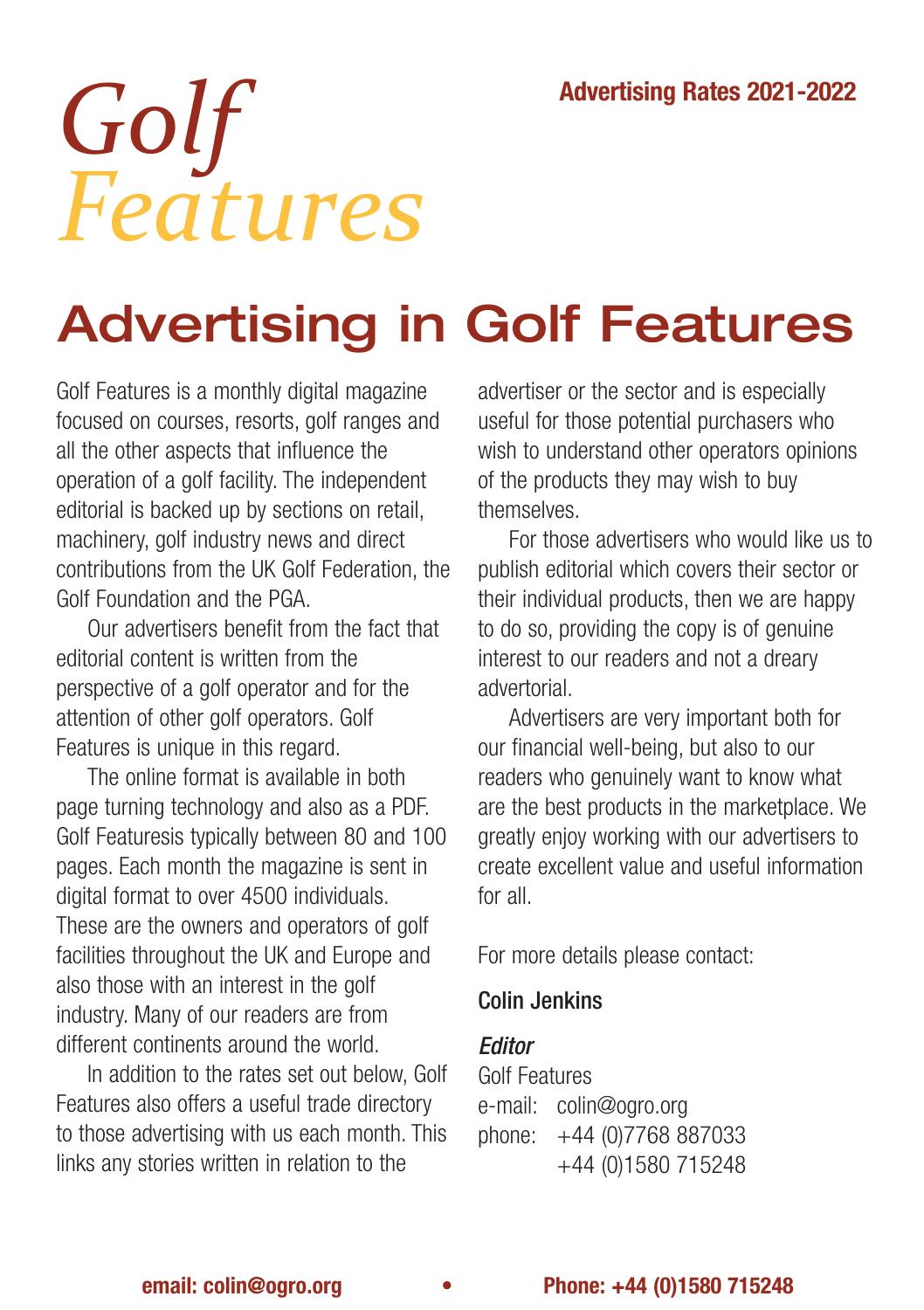#### **FULL PAGE RATES**

#### **Major brand advertising and sponsorship opportunities - please call for further details.**



**Dimensions** Trim size: 210 x 148 mm Portrait Bleed size: 216 x 154 mm (prices per insertion)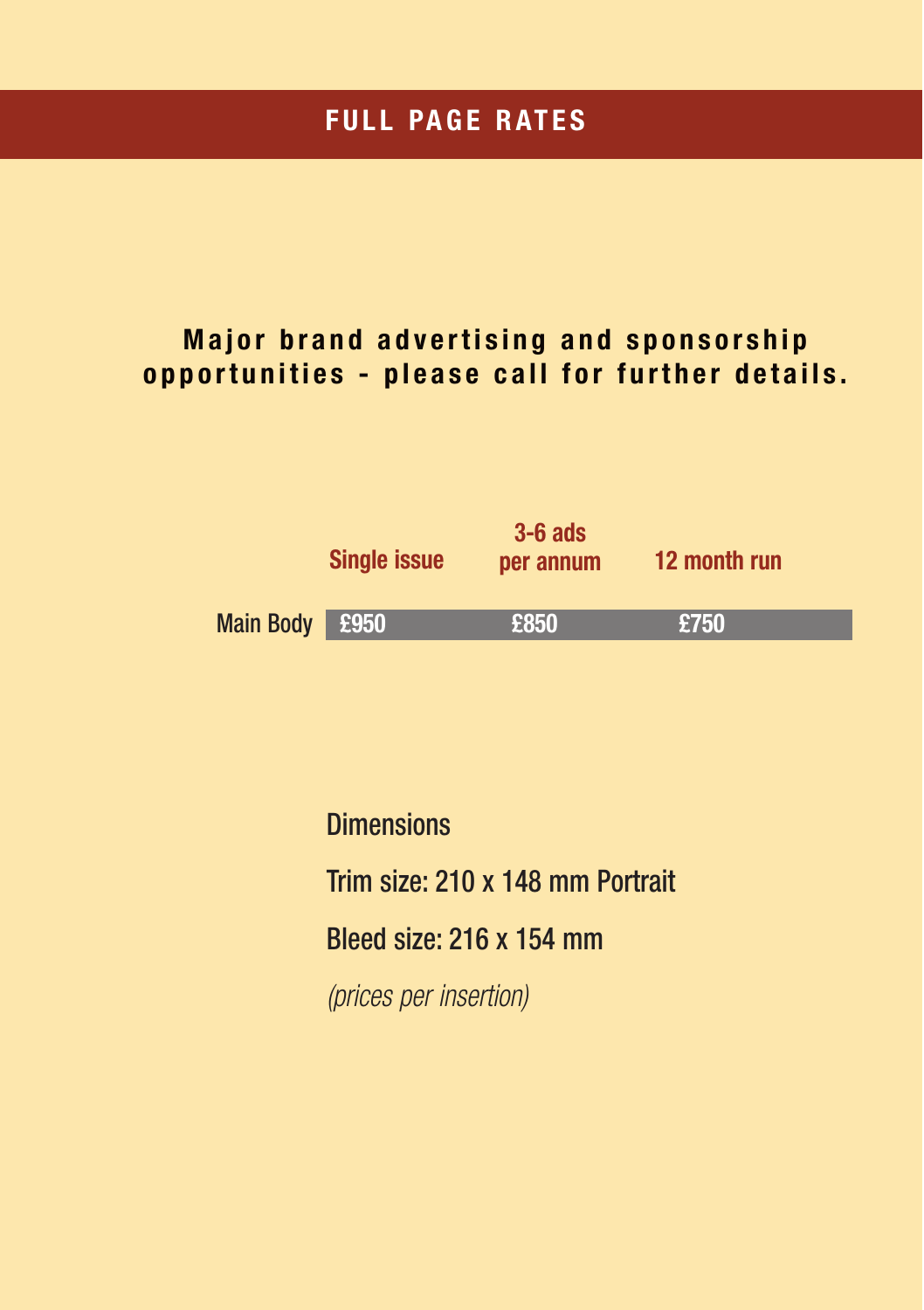



Phone: +44 (0)1580 715248

email: [colin@ogro.org](mailto:colin@ogro.org)